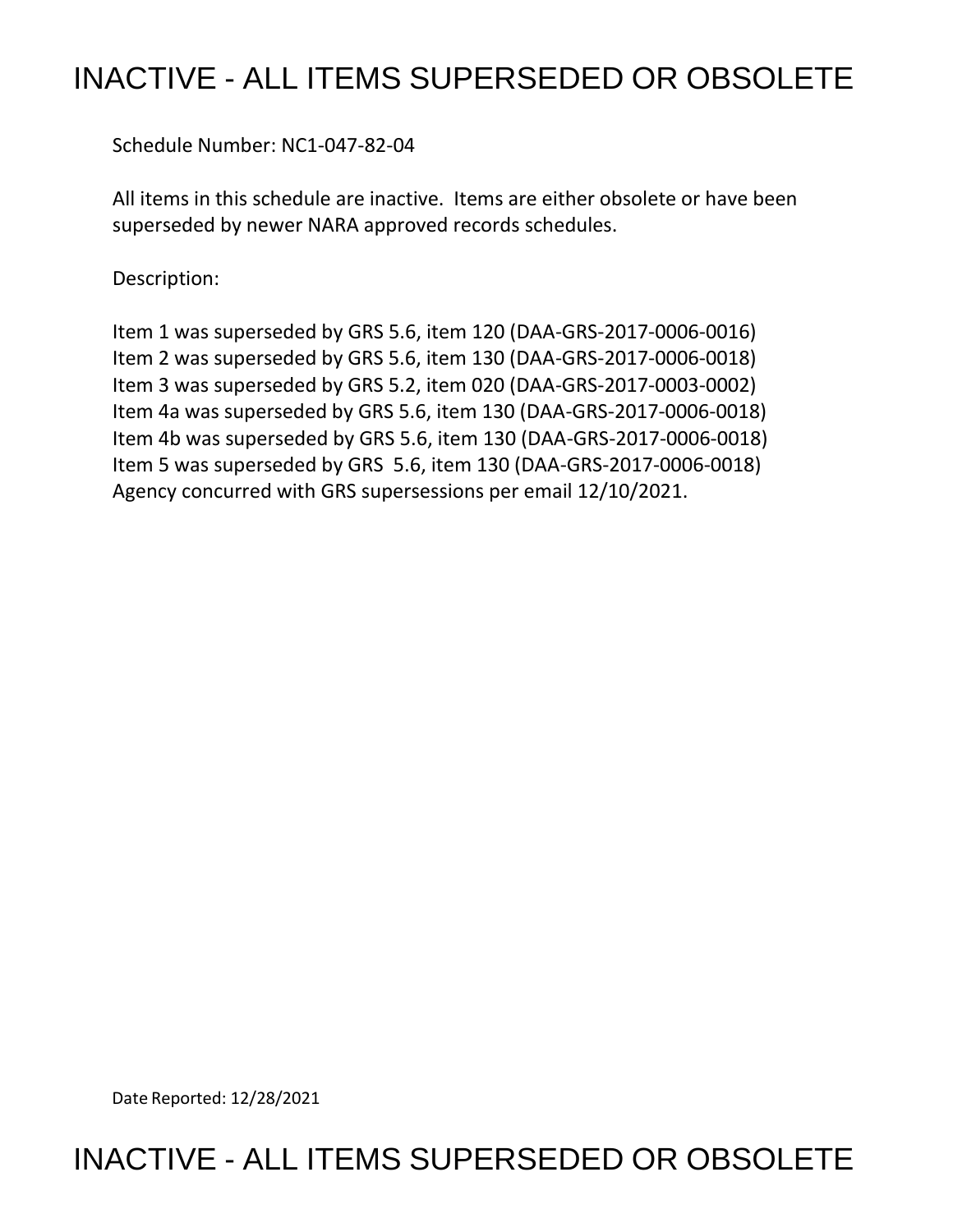|                                                                                        |                                                                                                                                                                                                                                                                                                                                  |                                       | <b>Yi<sup>Jee</sup>j</b> W                                                                                                                   |                            |  |
|----------------------------------------------------------------------------------------|----------------------------------------------------------------------------------------------------------------------------------------------------------------------------------------------------------------------------------------------------------------------------------------------------------------------------------|---------------------------------------|----------------------------------------------------------------------------------------------------------------------------------------------|----------------------------|--|
|                                                                                        | <b>REQUEST FOR RECORD DISPOSITION AUTHORITY</b><br>(See Instructions on reverse)                                                                                                                                                                                                                                                 |                                       | <b>LEAVE BLANK</b>                                                                                                                           |                            |  |
|                                                                                        |                                                                                                                                                                                                                                                                                                                                  | JOB NO                                |                                                                                                                                              |                            |  |
|                                                                                        |                                                                                                                                                                                                                                                                                                                                  | NC1-47-82-4                           |                                                                                                                                              |                            |  |
|                                                                                        | TO: GENERAL SERVICES ADMINISTRATION,                                                                                                                                                                                                                                                                                             |                                       |                                                                                                                                              |                            |  |
|                                                                                        | NATIONAL ARCHIVES AND RECORDS SERVICE. WASHINGTON, DC 20408                                                                                                                                                                                                                                                                      |                                       | DATE RECEIVED                                                                                                                                |                            |  |
| 1. FROM (AGENCY OR ESTABLISHMENT)<br>HHS                                               |                                                                                                                                                                                                                                                                                                                                  |                                       | <u>December 9, 1981</u>                                                                                                                      |                            |  |
| 2. MAJOR SUBDIVISION                                                                   |                                                                                                                                                                                                                                                                                                                                  |                                       | NOTIFICATION TO AGENCY                                                                                                                       |                            |  |
| SSA                                                                                    |                                                                                                                                                                                                                                                                                                                                  |                                       | this invidance with the universions of 44 U.S.C. 3303a the ciscosakre.<br>guest, including amendments, is approved except for items that may |                            |  |
| 3. MINOR SUBDIVISION                                                                   |                                                                                                                                                                                                                                                                                                                                  |                                       | ce stamped "disposal nit approved" or "withdrawn" in culumn 10.                                                                              |                            |  |
|                                                                                        | Office of Management, Budget and Personnel Files                                                                                                                                                                                                                                                                                 |                                       |                                                                                                                                              |                            |  |
| 4. NAME OF PERSON WITH WHOM TO CONFER<br>5. TEL EXT.<br>594-5770<br>Ernest P. Lardieri |                                                                                                                                                                                                                                                                                                                                  | $3 - 30 - 87$                         |                                                                                                                                              |                            |  |
|                                                                                        |                                                                                                                                                                                                                                                                                                                                  |                                       |                                                                                                                                              |                            |  |
|                                                                                        | 6. CERTIFICATE OF AGENCY REPRESENTATIVE:                                                                                                                                                                                                                                                                                         |                                       |                                                                                                                                              |                            |  |
|                                                                                        | I hereby certify that I am authorized to act for this agency in matters pertaining to the disposal of the agency's records;<br>that the records proposed for disposal in this Request of $\mathbb{R}$ page(s) are not now needed for the business of<br>this agency or will not be needed after the retention periods specified. |                                       |                                                                                                                                              |                            |  |
|                                                                                        | <b>A</b> Request for immediate disposal.                                                                                                                                                                                                                                                                                         |                                       |                                                                                                                                              |                            |  |
| x                                                                                      | <b>B</b> Request for disposal after a specified period of time or request for permanent<br>retention.                                                                                                                                                                                                                            |                                       |                                                                                                                                              |                            |  |
| C DATE                                                                                 | D. SIGNATURE OF AGENCY REPRESENTATIVE                                                                                                                                                                                                                                                                                            | <b>E. TITLE</b>                       |                                                                                                                                              |                            |  |
| 11/5/81                                                                                | Trup of                                                                                                                                                                                                                                                                                                                          | Department Records Management Officer |                                                                                                                                              |                            |  |
| 7.<br>ITEM NO                                                                          | <b>B. DESCRIPTION OF ITEM</b><br>(With Inclusive Dates or Retention Periods)                                                                                                                                                                                                                                                     |                                       | ۹<br>SAMPLE OR<br>JOB NO.                                                                                                                    | 10.<br><b>ACTION TAKEN</b> |  |
|                                                                                        | Records Retention and Disposal Schedule                                                                                                                                                                                                                                                                                          |                                       |                                                                                                                                              |                            |  |
|                                                                                        | Management, Budget and Personnel Files                                                                                                                                                                                                                                                                                           |                                       |                                                                                                                                              |                            |  |
|                                                                                        | Management Services Files                                                                                                                                                                                                                                                                                                        |                                       |                                                                                                                                              |                            |  |

| management betyles riles |  |
|--------------------------|--|
|                          |  |
|                          |  |

| SSA 365 and SSA-3304                            |                                                                                                                                                                                                                                                                                                                                                                                                                                                                                                                                                                                                                                 |                                                                                                                                                                                                                                                                                       |
|-------------------------------------------------|---------------------------------------------------------------------------------------------------------------------------------------------------------------------------------------------------------------------------------------------------------------------------------------------------------------------------------------------------------------------------------------------------------------------------------------------------------------------------------------------------------------------------------------------------------------------------------------------------------------------------------|---------------------------------------------------------------------------------------------------------------------------------------------------------------------------------------------------------------------------------------------------------------------------------------|
| 1. Employee Identification Cards Forms SSA-364, |                                                                                                                                                                                                                                                                                                                                                                                                                                                                                                                                                                                                                                 |                                                                                                                                                                                                                                                                                       |
|                                                 |                                                                                                                                                                                                                                                                                                                                                                                                                                                                                                                                                                                                                                 |                                                                                                                                                                                                                                                                                       |
|                                                 |                                                                                                                                                                                                                                                                                                                                                                                                                                                                                                                                                                                                                                 |                                                                                                                                                                                                                                                                                       |
|                                                 |                                                                                                                                                                                                                                                                                                                                                                                                                                                                                                                                                                                                                                 |                                                                                                                                                                                                                                                                                       |
|                                                 |                                                                                                                                                                                                                                                                                                                                                                                                                                                                                                                                                                                                                                 |                                                                                                                                                                                                                                                                                       |
|                                                 |                                                                                                                                                                                                                                                                                                                                                                                                                                                                                                                                                                                                                                 |                                                                                                                                                                                                                                                                                       |
|                                                 |                                                                                                                                                                                                                                                                                                                                                                                                                                                                                                                                                                                                                                 |                                                                                                                                                                                                                                                                                       |
|                                                 |                                                                                                                                                                                                                                                                                                                                                                                                                                                                                                                                                                                                                                 |                                                                                                                                                                                                                                                                                       |
|                                                 |                                                                                                                                                                                                                                                                                                                                                                                                                                                                                                                                                                                                                                 |                                                                                                                                                                                                                                                                                       |
|                                                 | Item A                                                                                                                                                                                                                                                                                                                                                                                                                                                                                                                                                                                                                          |                                                                                                                                                                                                                                                                                       |
|                                                 | $76 - 5.$                                                                                                                                                                                                                                                                                                                                                                                                                                                                                                                                                                                                                       |                                                                                                                                                                                                                                                                                       |
|                                                 | full-time, part-time and temporary employees and certain<br>non-employees (vendors, contractors, students, etc.) for<br>use in gaining admission to SSA buildings. The cards<br>humber and other identifying information. Included are<br>application forms, such as Forms SSA-364, SSA-364-A and.<br>SSA-365, "SSA Building Pass"; SSA-1860, "Request for Re-<br>SSA Building" or their equivalents. Also included are<br>applications for temporary badges, such as Form SSA-4764,<br>"Temporary Badge Work Up Sheet" or its equivalents, which<br>is issued for a 1-day period to employees who do not have<br>their badges. | Access documents and identification cards issued to all SSA<br>$NC-47-$<br>contain a photograph of the person and name, social security<br>$\bullet$ :<br>placement of Photopass"; SSA-3304, "Application for Security<br>Control Pass"; SSA-4395, "Application for Special Access to |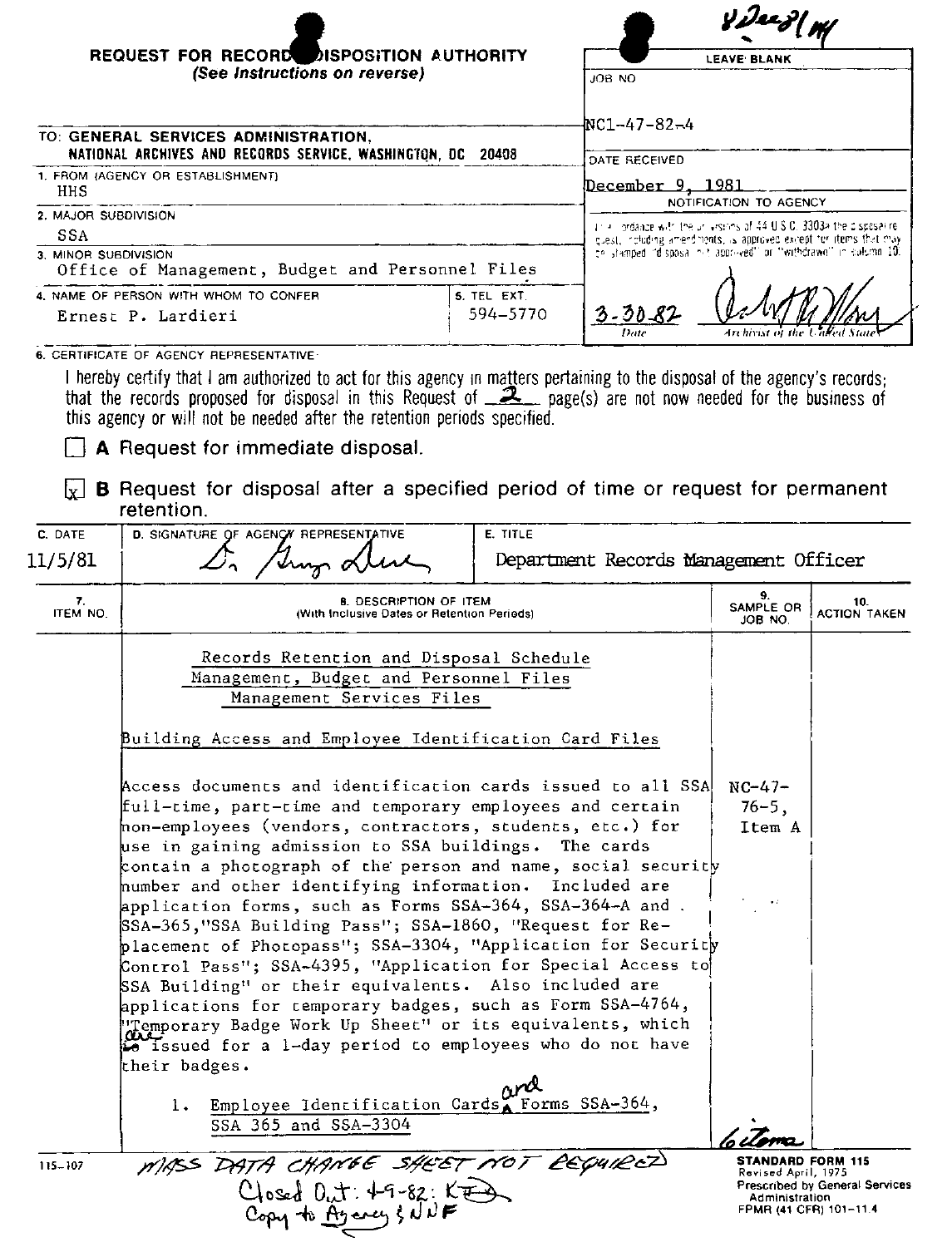General Instructions:

Somethe Instructurers

sundly some

should be inserted

may be checked.



Use Standard Form 115 (obtainable from supply depots of the

Federal Supply Service, General Services Administration) and the

continuation sheet Standard Form 115a (obtainable from the Rec-

ords Disposition Division. Office of Federal Records Centers. Na-

tional Archives and Records Service, Washington, D.C. 20408) to

obtain authority to dispose of records or to request permanent re-

tention of records. Detach the fifth copy from the set and keep as

your reference copy. Submit the first four copies of the set to the

Nutional Archives and Records Service. One copy will be returned

te the agency as notification of items that are authorized for disposal.

Items withdrawn or not approved for disposal will be so marked

of the SF 1315 requiring Comptroller General concurrence must be

 $\frac{1}{2}$  tries 1, 2, and 1 should show what agency has custody of the

e cyds that are identified on the form, and should contain the name

time department or independent sgency, and its major and minor

Entries 4 and 5 should help identity and locate the person to

Entry 6 should be signed and dated on the four copies by the

menty representative. The number of pages involved in the request

Box A should be checked if the records may be disposed of im-

mediately. Box B should be checked if continuing disposal authority

is requested or if permanent retention is requested. Only one box

Entry 7 should contain the numbers of the items of records iden-

 $\sum_{i=1}^n \mathcal{F}^i_{\mathcal{M}}(\mathcal{F}^i_{\mathcal{M}}(\mathcal{F}^i_{\mathcal{M}}(\mathcal{F}^i_{\mathcal{M}}(\mathcal{F}^i_{\mathcal{M}}(\mathcal{F}^i_{\mathcal{M}}(\mathcal{F}^i_{\mathcal{M}}(\mathcal{F}^i_{\mathcal{M}}(\mathcal{F}^i_{\mathcal{M}}(\mathcal{F}^i_{\mathcal{M}})))$ 

et companied by a notification of approval from GAO.

whom inquiries regarding the records should be directed.

**INSTRUCTIONS** 

**Contract** 



Center headings sh indicate what office's records are involved if all records described on the form are not those of the same office or if they are records created by another office or agency.

An identification should be provided of the types of records involved if they are other than textural records, for example, if they are photographic records, sound recordings, or cartographic records.

An itemization and accurate identification should be provided of the series of records that are proposed for disposal or retention. Each series should comprise the largest practical grouping of separately organized and logically retated materials that can be treated as a single unit for purposes of disposal. Composent parts of a series may be listed separately if immedeed consecutively as lo. Ib, etc., ander the gener is senes entry.

- A statement should be provided showing when disposal is to be made of the records, thus,

If immediate disposal is requested of past accumulations of rec ords, the inclusive dates during which the records were produced should be stated.

If continuing disposal is requested for records that have accumuated or will continue to accumulate the retention period may be expressed in terms of years, months, erc., a in terms of future cations or events. A foture retion or event that is to determine the setention period must be objective and definite. If disposal at the records is contingent upon their being microfilingd, or otherwise reproduced or recorded on maching read big media, the re-ention period should read. "Until ascertained that reproduced copies or recordings have been made in accordance with GSA regulations and are adequate substitutes for the paper records." Also, the provisions of FPMR § 101-11.5 should be concrved.

Entry 9 should be checked if samples are submitted for an item. However, samples of the records are not required unless they are requested by the NARS appraiser. If an item has been previously submitted, the relevant job and item number should be entered.

Entry 8 should show what records are proposed for disposal.

tified on the form in sequence, i.e., 1, 2, 3, 4, etc.

"Records Officer  $\sim$  1

Division of Management Services - 51 Representative

 $E$ ntry 10 should be left blank.

Dare

 $\cdot$ .

Dace  $\sim$  1. Guia.